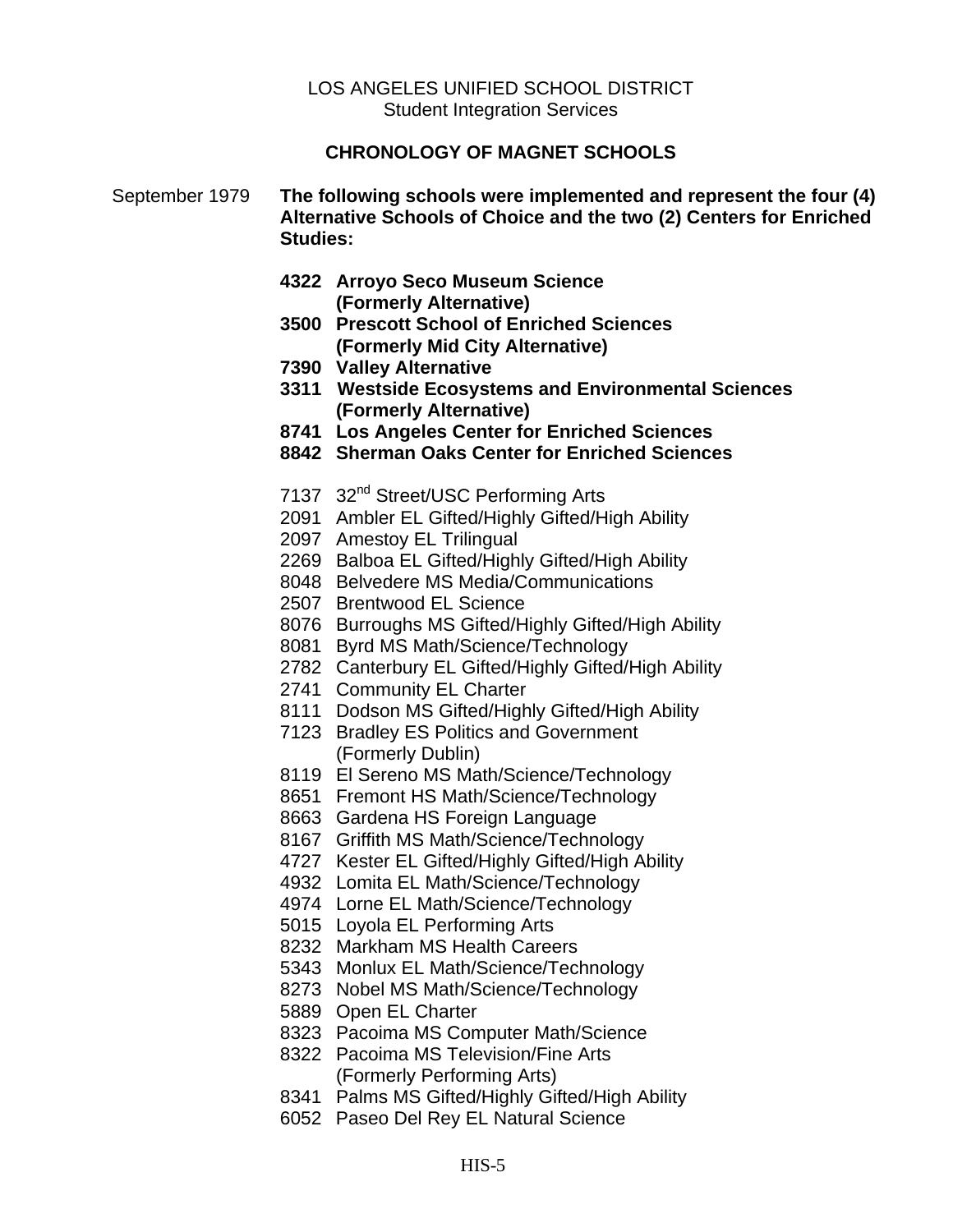- 8360 Porter MS Gifted/Highly Gifted/High Ability
- 8351 Peary MS Math/Science/Technology
- 8108 Portola MS Highly Gifted
- 6480 San Jose EL Highly Gifted
- 8388 Stevenson MS Gifted/Highly Gifted/High Ability
- 8364 Sepulveda EL Gifted/Highly Gifted/High Ability
- 7467 Vena EL Gifted/Highly Gifted/High Ability
- 7562 Vintage EL Math/Science/Technology
- September 1980 8738 Downtown HS Business
- September 1981 6645 74<sup>th</sup> Street EL Gifted/Highly Gifted/High Ability
	- 8039 Bancroft MS Performing Arts
		- 8530 Banning HS College Incentive Program
		- 8593 Cleveland HS Humanities
		- 8601 Dorsey HS Math/Science/Technology
	- 8109 Drew MS Gifted/Highly Gifted/High Ability
	- 3508 Eagle Rock EL Highly Gifted
	- 8120 El Sereno MS Gifted/Highly Gifted/High Ability
	- 8622 Fairfax HS Visual Arts
	- 8644 Franklin HS Math/Science/Technology
	- 8687 Hamilton HS Humanities
	- 4529 Hillcrest EL Center for Enriched Studies/Music
	- 8694 Hollywood HS Performing Arts
	- 8722 Jordan HS Math/Science/Technology (Closed 2012-2013)
	- 8744 Manual Arts HS College Preparatory
	- 8739 Los Angeles HS Math/Science/Technology
	- 8787 North Hollywood HS L.A. Zoo Biological Science
	- 8778 Narbonne HS Math/Science/Technology
	- 8844 San Fernando HS Math/Science/Technology
	- 6439 Russell EL Gifted/Highly Gifted/High Ability
	- 8851 San Pedro HS Marine/Math Science
	- 8892 Van Nuys HS Math/Science/Technology
	- 6870 South Shores EL Performing Arts
	- 8929 Washington HS Communications (Closed 2011-2012)
	- 8894 Van Nuys HS Performing Arts
	- 7638 Welby Way EL Gifted/Highly Gifted/High Ability
- September 1982 5858 107<sup>th</sup> Street EL Math/Science/Technology
	- 8029 Audubon MS Gifted/Highly Gifted/High Ability
		- 8754 Bravo HS (Lincoln) Medical
		- 5783 Flournoy EL Math/Science/Technology
		- 8680 Garfield HS Computer Science
		- 8727 King Drew HS Medicine and Science
		- 7751 Roosevelt HS Math/Science/Technology (Formerly 8833)
		- 8927 Washington HS Math/Science/Technology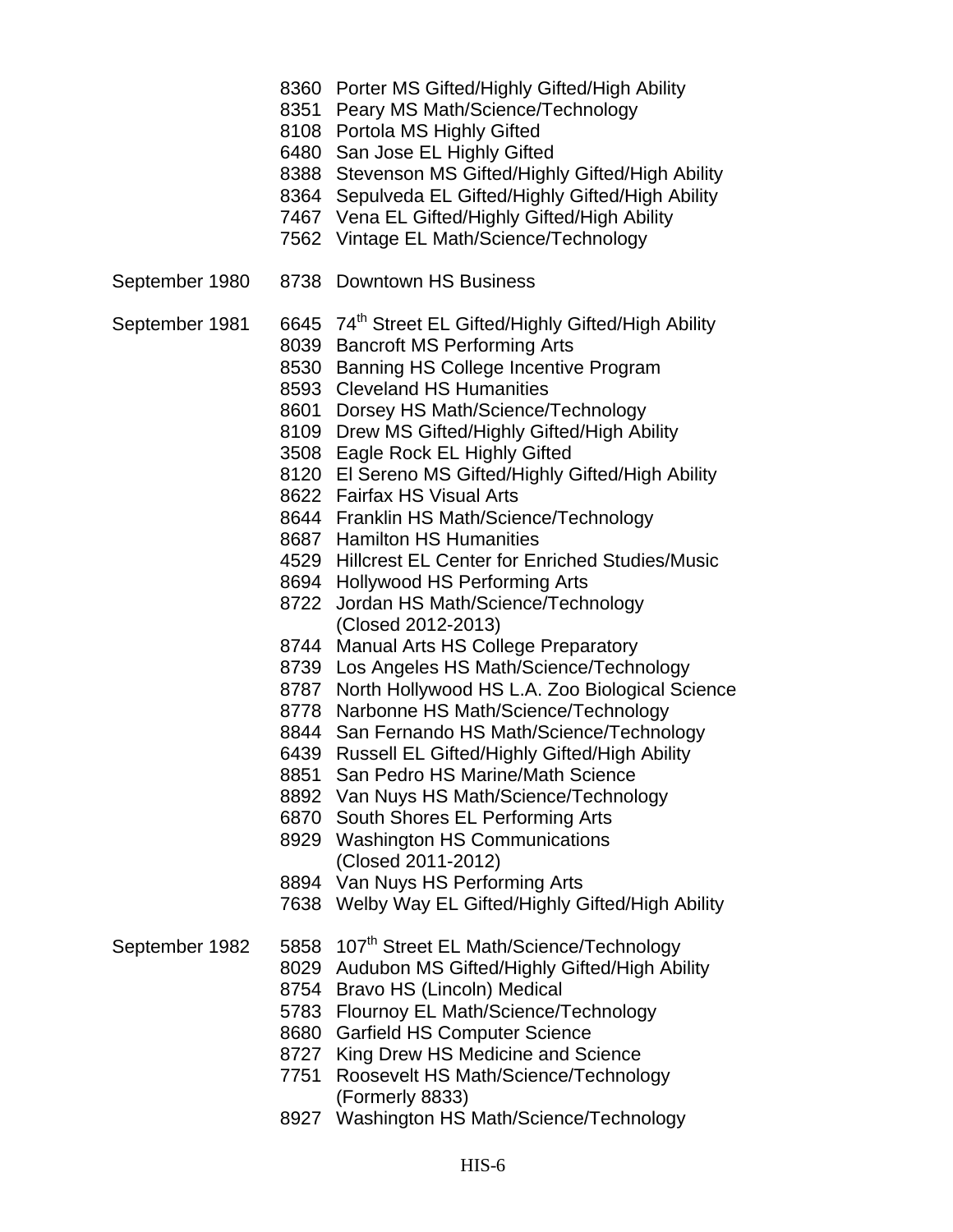|                | 7697 Westminster EL Computer Math/Science<br>7850 Wonderland EL Gifted/Highly Gifted/High Ability                                                                                                                                                                                                                                                                                                                                                                                                 |
|----------------|---------------------------------------------------------------------------------------------------------------------------------------------------------------------------------------------------------------------------------------------------------------------------------------------------------------------------------------------------------------------------------------------------------------------------------------------------------------------------------------------------|
| September 1983 | 3830 Broadous EL Math/Science/Technology<br>6014 Harbor EL Gifted/Highly Gifted/High Ability Math/Sience                                                                                                                                                                                                                                                                                                                                                                                          |
| September 1984 | 2275 Baldwin Hills EL Gifted/Highly Gifted/High Ability<br>8615 Eagle Rock HS Gifted/Highly Gifted/High Ability<br>5426 Multnomah EL Gifted/Highly Gifted/High Ability                                                                                                                                                                                                                                                                                                                            |
| September 1985 | 4165 Eagle Rock EL Gifted/Highly Gifted/High Ability                                                                                                                                                                                                                                                                                                                                                                                                                                              |
| September 1987 | 8595 Crenshaw HS Teacher Training<br>(Closed 2011-2012)<br>8594 Hamilton HS Music Academy                                                                                                                                                                                                                                                                                                                                                                                                         |
| September 1989 | 3672 Euclid ES Gifted/Highly Gifted/High Ability Bilingual                                                                                                                                                                                                                                                                                                                                                                                                                                        |
| September 1991 | 8008 Adams MS Gifted/Highly Gifted/High Ability<br>2069 Allesandro EL Cooperative Learning<br>8584 Crenshaw HS Gifted/Highly Gifted/High Ability<br>2374 Hughes EL Math/Science/Technology<br>8256 Muir MS Math/Science/Technology<br>8785 North Hollywood HS Highly Gifted<br>6080 Plasencia EL Math/Science/Technology<br>6876 San Miguel EL Math/Science/Technology<br>8435 Van Nuys MS Math/Science/Technology<br>8911 Venice HS Foreign Lang<br>7822 Windsor Hills EL Math/Science Aerospace |
| September 1992 | 8625 Fashion Careers HS (DBM)<br>(Closed 2011-2012)<br>8229 Madison MS Medical/Math/Science<br>8769 Monroe HS Law/Government<br>8944 Westchester HS Aerospace Math/Science<br>(Closed 2012-2013)<br>8619 Wilson HS Administrative Law                                                                                                                                                                                                                                                             |
| September 1994 | 8678 Granada Hills HS (CSUN) Math/Science/Technology<br>(Closed 2011-2012)<br>5702 Nueva Vista EL Performing/Visual Arts<br>8357 Revere MS Math/Science/Technology<br>8891 Van Nuys HS Medical                                                                                                                                                                                                                                                                                                    |
| September 1995 | 8049 Belvedere MS Latin Music<br>2604 Buchanan EL Math/Science/Technology<br>8572 Canoga Park HS Environmental/Veterinary Science<br>8105 Curtis MS Math/Science/Technology<br>8603 Dorsey HS Law/Government                                                                                                                                                                                                                                                                                      |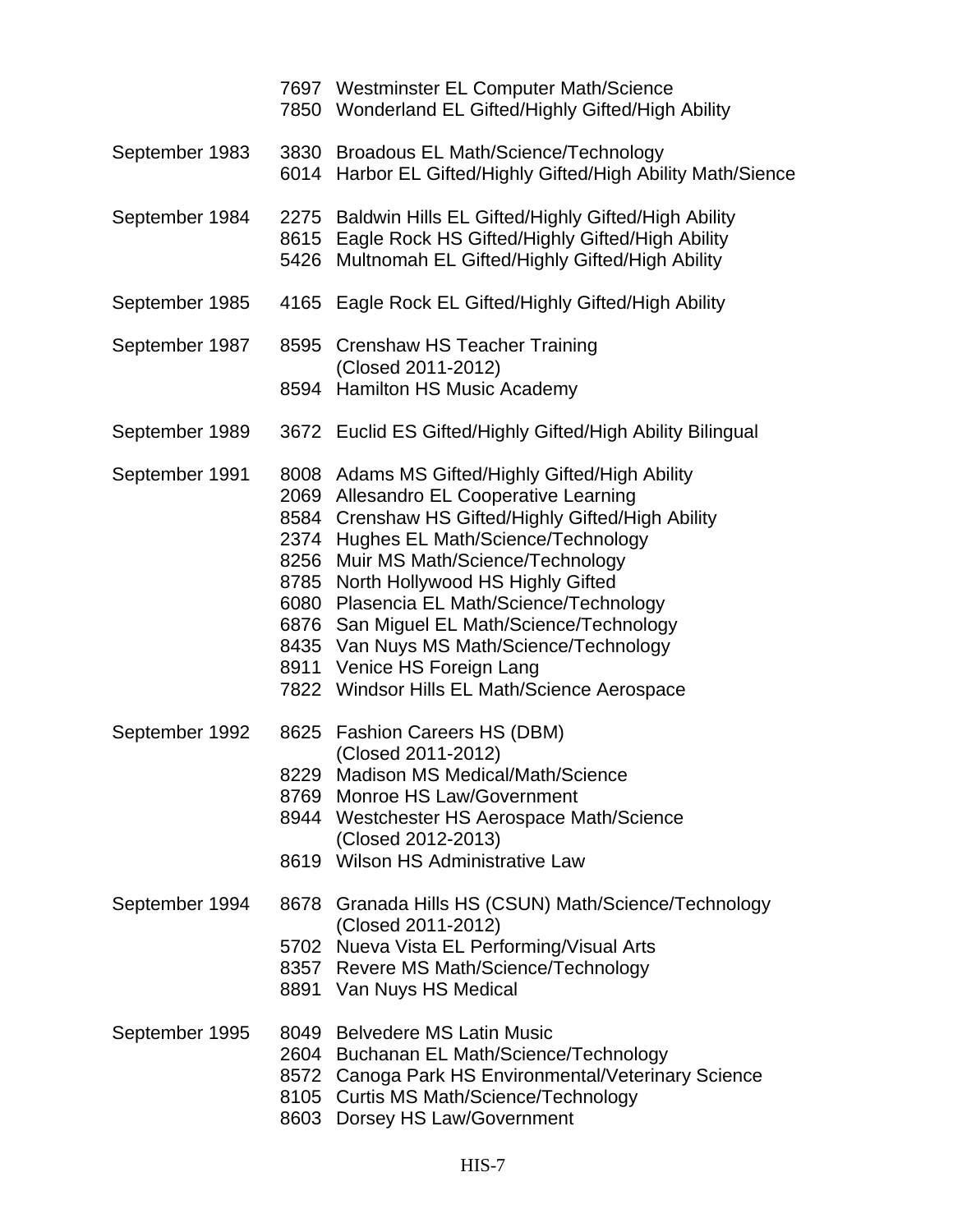|                | 5427<br>8558<br>8815                                                 | 8746 Electronic Information Multimedia HS (DBM)<br>4132 Gledhill EL Math/Science/Technology<br>8684 Grant HS Communications Technology<br>4453 Haskell El Math/Science/Technology<br>8183 Holmes MS International Humanities<br>4617 Humphreys EL Math/Science/Technology<br>8745 LAUSD/USC HS Math/Science/Technology<br>8225 Le Conte MS International Humanities<br>5179 Marvin EL Language<br>(Formerly Dual Language)<br>5316 Miles EL Math/Science/Technology<br>8239 Millikan MS Performing Arts<br>Multnomah El Environmental Science<br>8799 Palisades HS Math/Science/Technology<br>(Closed 2011-2012)<br>Daniel Pearl HS Journalism and Communications<br>(Formerly Birmingham Journalism Technology)<br>8809 Polytechnic HS Math/Science/Technology<br>Reseda HS Environmental/Physical Science<br>(Formerly Math/Science/Technology)<br>4644 San Antonio EL Math/Science/Technology<br>8879 Sylmar HS Math/Science/Technology<br>8494 Wright MS Math/Science Aerospace |
|----------------|----------------------------------------------------------------------|-------------------------------------------------------------------------------------------------------------------------------------------------------------------------------------------------------------------------------------------------------------------------------------------------------------------------------------------------------------------------------------------------------------------------------------------------------------------------------------------------------------------------------------------------------------------------------------------------------------------------------------------------------------------------------------------------------------------------------------------------------------------------------------------------------------------------------------------------------------------------------------------------------------------------------------------------------------------------------------|
| September 1997 |                                                                      | 8604 Dorsey HS Police Academy<br>(Closed 2012-2013)<br>8767 Monroe HS Police Academy<br>8613 Wilson HS Police Academy                                                                                                                                                                                                                                                                                                                                                                                                                                                                                                                                                                                                                                                                                                                                                                                                                                                               |
| September 2000 | 8061<br>2480<br>8101<br>8138<br>8724<br>8218<br>8234<br>8715<br>8851 | Bethune MS Math/Science/Technology<br><b>Braddock EL Gifted/Highly Gifted/High Ability</b><br><b>Columbus MS Medical Math/Science</b><br>8128 Fleming MS Math/Science/Technology<br>Frost MS M/S Computer Math/Science<br>8175 Henry MS Computer Math/Science<br>8180 Hollenbeck MS Math/Science/Technology<br>Kennedy HS Architecture/Digital Arts<br>Lawrence MS Gifted/Highly Gifted/High Ability<br>8732 Lincoln HS Math/Science/Technology<br>Marina Del Rey MS Performing Arts<br>Marshall HS Gifted/Highly Gifted/High Ability<br>8813 Reseda HS Police Academy<br>San Pedro HS Police Academy<br>8926 Washington HS Music and Performing Arts                                                                                                                                                                                                                                                                                                                               |
| September 2001 | 8209                                                                 | King MS Gifted/Highly Gifted/High Ability Technology Arts                                                                                                                                                                                                                                                                                                                                                                                                                                                                                                                                                                                                                                                                                                                                                                                                                                                                                                                           |
| September 2002 | 2590<br>3288                                                         | Bryson EL Math/Science/Technology<br>Crescent Heights EL Language Arts/Social Justice                                                                                                                                                                                                                                                                                                                                                                                                                                                                                                                                                                                                                                                                                                                                                                                                                                                                                               |